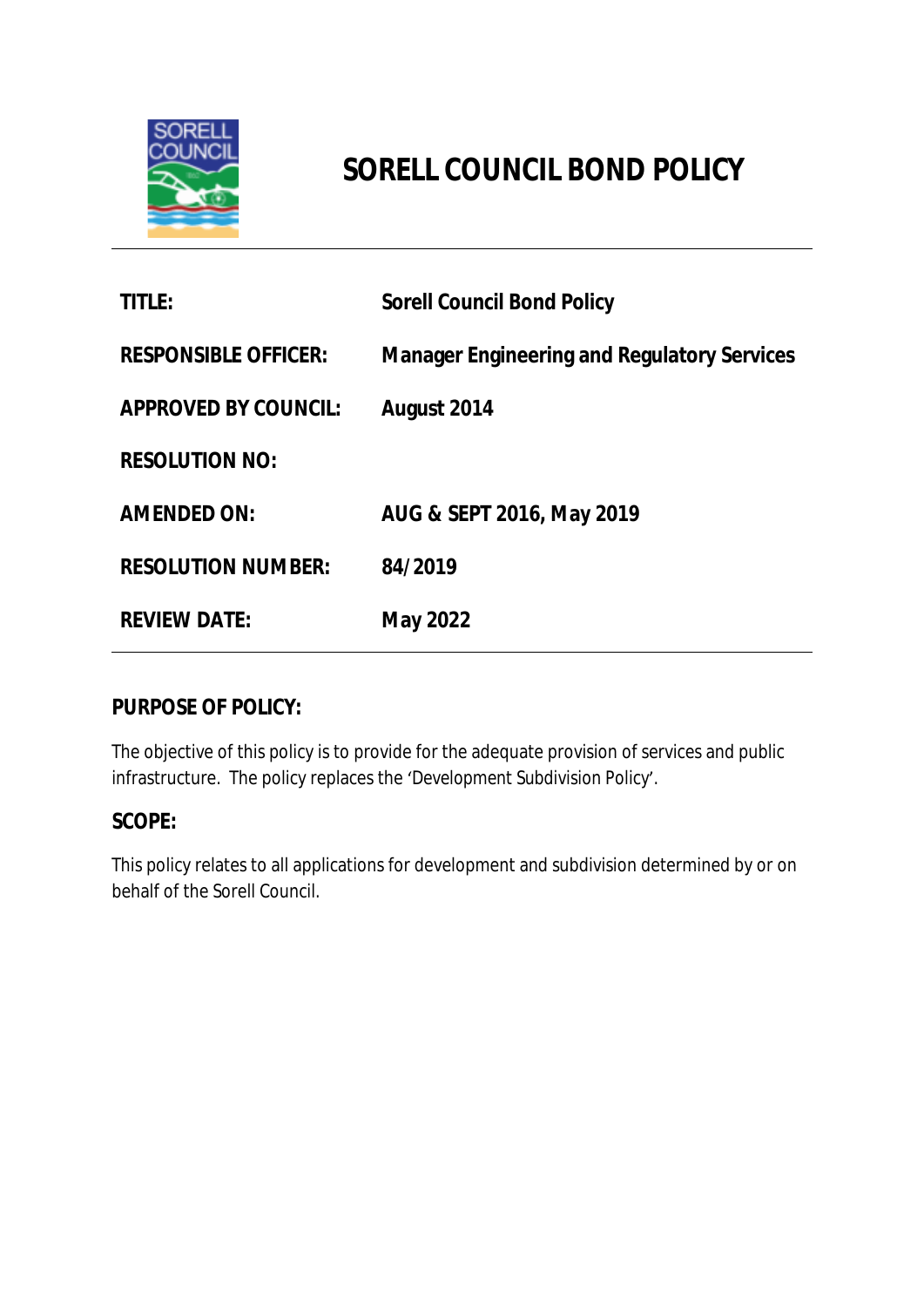# **POLICY**

### **DEFINITIONS:**

In this Policy, the following terms have the following meanings:

**"Council"** means the Sorell Council;

**"Defects Liability/Early Title Bond Agreement"** means an agreement in the terms annexed hereto and marked **'A'**;

**"Defects Liability Period***"* means the period of time during which a developer shall be responsible for the rectification of defects associated with civil works that will become assets owned and maintainable by Council;

**"Developer"** means the holder of a permit for use and/or development issued by Council pursuant to the *Land Use Planning and Approvals Act 1993* (Tas);

**"Early Title"** means the early endorsement of the Final Plan of Survey prior to all relevant works being completed on site by the developer/contractor, assuming *substantial commencement* has occurred.

**"Final Plan of Survey"** means the final plan submitted to Council for sealing and lodgement with the Recorder of Titles pursuant to S.89 of the *Local Government (Building and Miscellaneous Provisions) Act 1993* (Tas);

**"General Manager"** means the person occupying the position of General Manager of the Sorell Council appointed in accordance with the *Local Government Act 1993* (Tas);

**"Outstanding Works Bond Agreement"** means an agreement in the terms annexed hereto and marked **'B'**;

**"Policy"** is a reference to this policy; and

**"Protection of Council Infrastructure Bond Agreement"** means an agreement in the terms annexed hereto and marked **'C'**.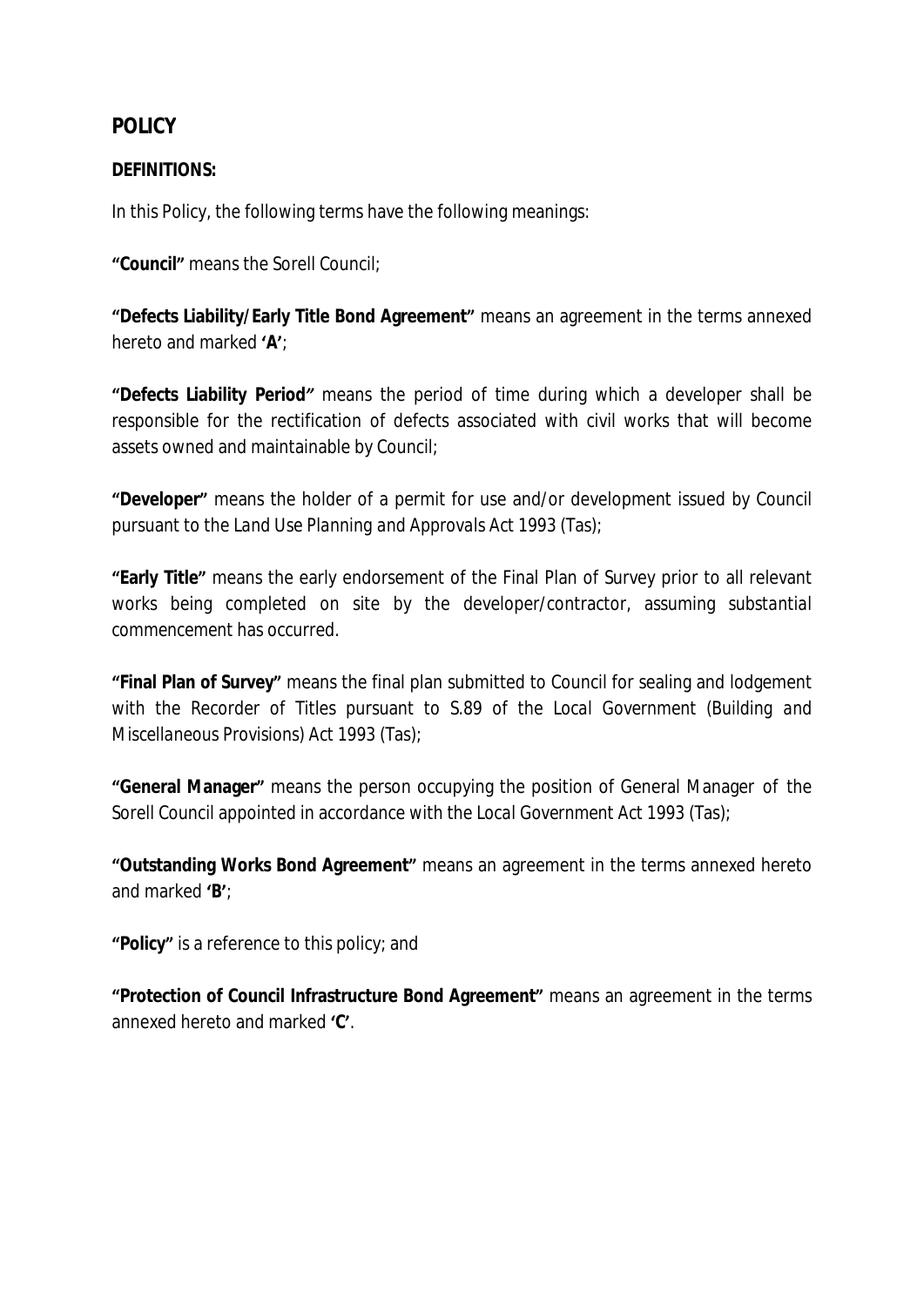#### **1. Civil Works - Defects Liability Period**

- 1.1. Where private civil works become Council assets, the Developer will be responsible for the rectification of any defects in those works which become apparent within a Defects Liability Period of twelve (12) months commencing on the date that all relevant civil works are certified by Council's General Manager as being complete. Council may require an extension of the Defects Liability Period if defects with the works are identified during the initial Defects Liability Period.
- 1.2. Where private civil works become Council assets, the Developer will be wholly responsible for:
	- (a) maintaining those assets for the duration of the Defects Liability Period or as otherwise conditioned;
	- (b) the costs of such maintenance; and
	- (c) documenting the required ongoing maintenance schedule and requirements as required.
- 1.3. Where private civil works become Council assets, Council will require the Developer to provide security to Council for the duration of the Defects Liability Period. Such security may be in the form of either;
	- (a) a cash bond; or
	- (b) an unconditional bank guarantee from a reputable financial institution carrying on business in Australia.
- 1.4. The value of the security provided by the Developer pursuant to paragraph 1.4 must be equal to ten percent (10%) of the Total Value of the relevant works. The Total Value of the relevant works is equal to:
	- (a) the agreed value of the relevant works (referred to in this clause 1.4 as the "Agreed Value"); plus
	- (b) a contingency sum equal to ten percent (10%) of the Agreed Value.
- 1.5. Council will not pay interest to a Developer with respect to any security held in the form of a cash bond.
- 1.6. Where a Defects Liability Period applies, the developer must enter into a Defects Liability Bond Agreement with Council to ensure compliance with the requirements of this Policy.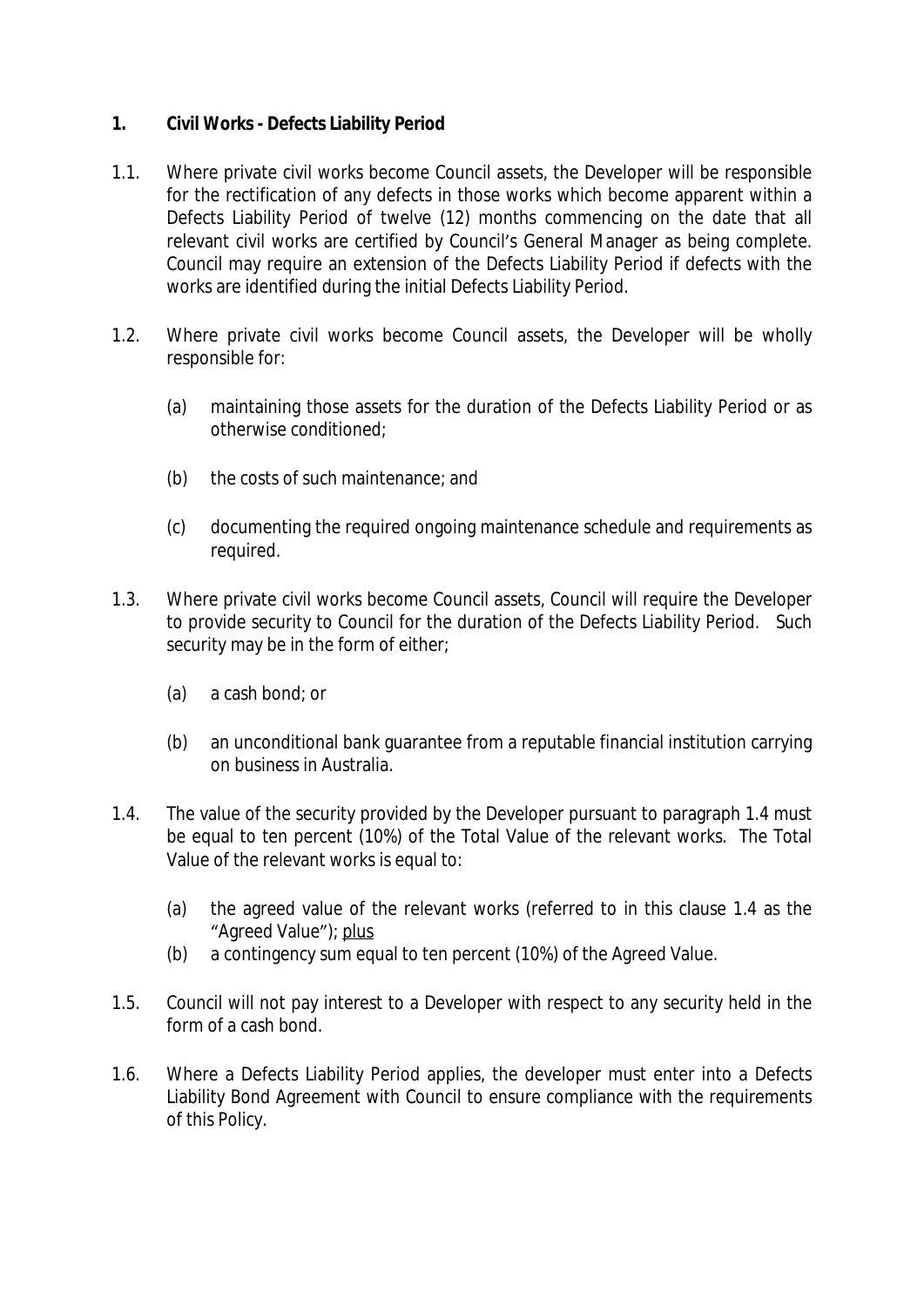1.7. Notwithstanding clause 1.4 of this Policy, the minimum value of any security provided pursuant to paragraph 1.4 of this Policy will be equal to the amount of FIVE THOUSAND DOLLARS (\$5000.00).

#### **2. Early Endorsement of Final Plan of Survey**

- 2.1. Council may permit the endorsement of a Final Plan of Survey prior to the completion of all relevant works on the following basis:
	- (a) subdivision works must be substantially completed, with only minor works outstanding (e.g. final course of road surfacing, street signs and footpaths);
	- (b) drainage and access works must be operational;
	- (c) ordinarily, deferred completion of subdivision works will only be permitted for works that subsequently become owned by the Council. For works that subsequently become owned by an authority other than Council the developer must submit a letter of release to Council from the relevant authority;
	- (d) as-constructed plans for completed works must be submitted to Council prior to endorsement of the final plan;
	- (e) all outstanding works must be completed within six (6) months of the endorsement of the Final Plan of Survey;
	- (f) a schedule of costs of works completed by the Developer's engineer must be provided to Council;
	- (g) security for outstanding works must be provided to Council prior to endorsement of the Final Plan of Survey in the form of:
		- i. a cash bond; or
		- ii. an unconditional bank guarantee from a reputable financial institution carrying on business in Australia;
	- (h) the amount of the security referred to in paragraph  $2.1(q)$  of this Policy shall be not less than 1.5 times the agreed Total Value of the relevant outstanding works. This amount may be reduced to 1.25 times the agreed Total Value of the relevant outstanding works if this value is greater than \$100,000 and is approved by Council's General Manager. The Total Value of the relevant outstanding works is equal to:
		- i. the agreed value of the relevant outstanding works (referred to in this clause 2.1 as the "Agreed Value"); plus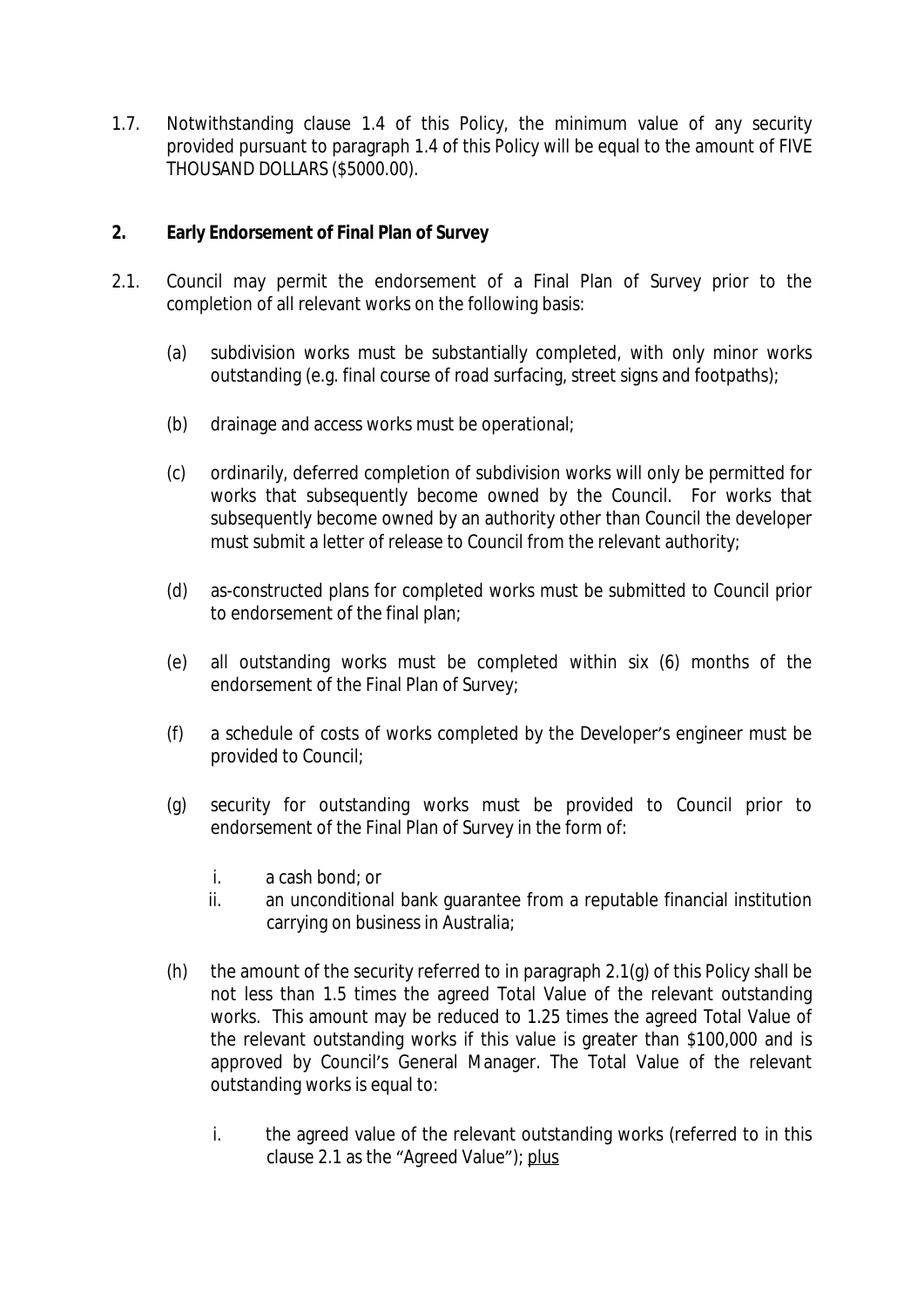- ii. a contingency fee equal to fifty percent (50%) of the Agreed Value, or this may be reduced to twenty five percent (25%) where the Agreed Value is greater than \$100,000 if approved by the General Manager.
- 2.2. Where Council permits the endorsement of a Final Plan of Survey prior to the completion of all relevant works, the developer must enter into an Outstanding Works Bond Agreement with Council to ensure compliance with the requirements of this Policy.
- 2.3. Notwithstanding clause 2.1(h) of this Policy, the minimum value of any security provided pursuant to paragraph 2.1(g) of this Policy will be equal to the amount of FIVE THOUSAND DOLLARS (\$5000.00).

#### **3. Protection of Council Services and Infrastructure (not including Building Application bonds)**

- 3.1. Where the General Manager reasonably believes that any subdivision or development works pose a risk of causing injury or damage to any existing council services or infrastructure (e.g. kerb, guttering, footpaths, grass verges, service lines and the like), Council may require payment by the Developer of a security bond against any such damage.
- 3.2. If required by Council, the security bond may be in the form of either:
	- (a) a cash bond in an amount to be determined by the General Manager; or
	- (b) an unconditional bank guarantee from a reputable financial institution carrying on business in Australia in an amount to be determined by the General Manager;
- 3.3. The security bond will not be released by Council until:
	- (a) the General Manager is satisfied that the relevant works have been completed and no damage has been caused to any Council services or infrastructure; or
	- (b) any damage occasioned to Council services or infrastructure has been remedied to the satisfaction of the General Manager.
- 3.4. In the event that Council services or infrastructure are damaged and not repaired within a reasonable timeframe (but not exceeding sixty (60) days) the General Manager may, without giving notice to the Developer, apply the security bond towards repairing the relevant damage.
- 3.5. Where Council requires a security bond pursuant to clause 3.1 of this Policy, the developer must enter into a Protection of Council Infrastructure Bond Agreement with Council to ensure compliance with the requirements of this Policy.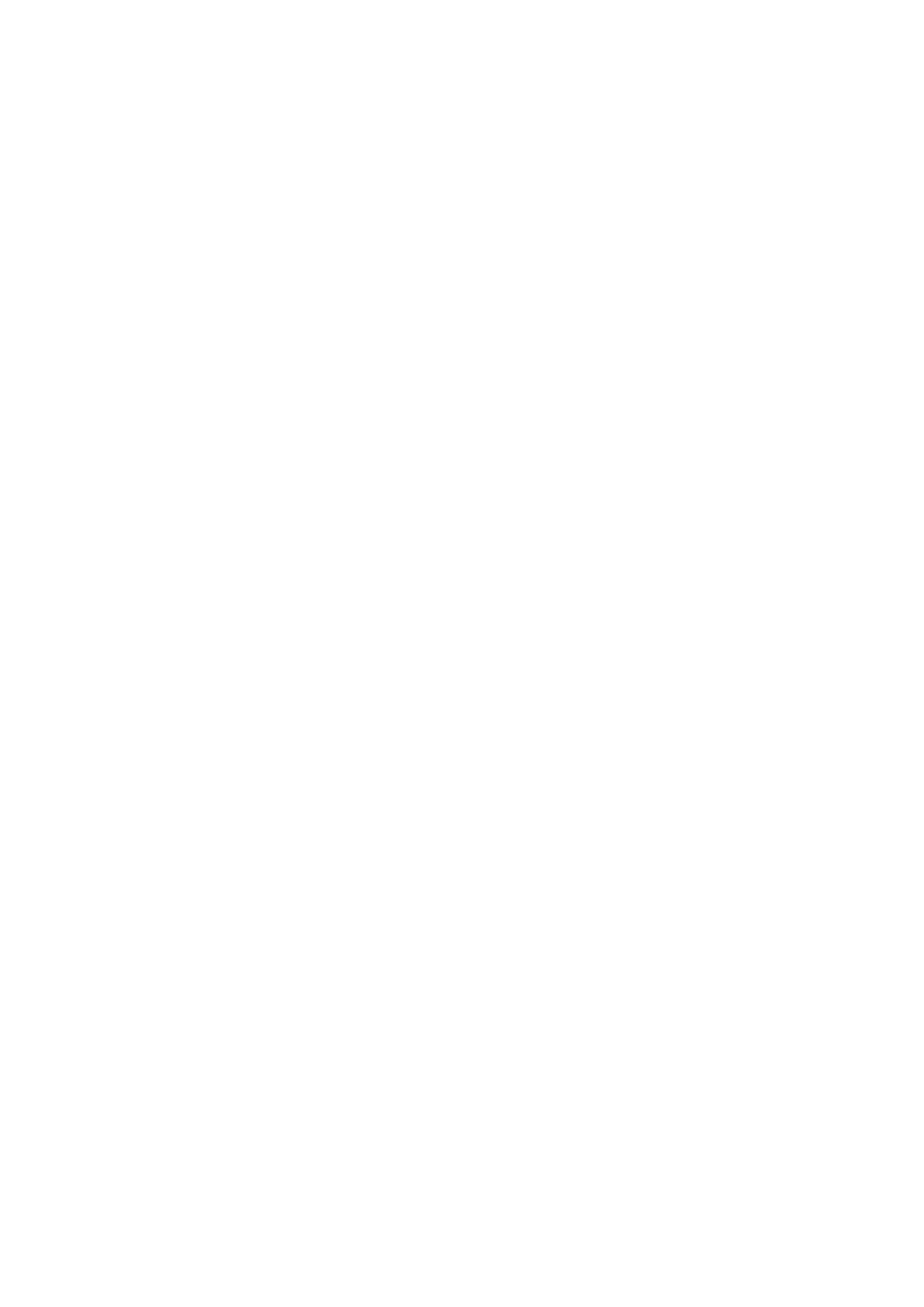#### **4. Administration Fee**

- 4.1. Council may charge administration fees for the establishment and/or variation of any of the security bonds and/or guarantee set out in this Policy. The fee shall be as follows:
	- (a) ONE HUNDRED & FIFTY DOLLARS (\$150.00) for any initial security bonds and/or guarantees;
	- (b) ONE HUNDRED & FIFTY DOLLARS (\$150.00) for any subsequent security bonds and/or guarantees; and
	- (c) ONE HUNDRED & FIFTY DOLLARS (\$150.00) for any variation to existing security bonds and/or guarantees.
- 4.2. Council may reduce or waive the requirements of paragraph 4.1 of this Policy where deemed appropriate by the General Manager or where works are deemed by the General Manager to be minor in nature.

#### **5. Other Matters**

- 5.1. All conditions of approval for subdivisions must be satisfied prior to the endorsement and sealing of the Final Plan of Survey by Council.
- 5.2. The General Manager (or their duly authorised nominee) is authorised to determine the amount of security deposits for outstanding works and to release security upon satisfactory completion and to vary the time periods for completion of works as deemed necessary.
- 5.3. The General Manager (or their duly authorised nominee) is authorised to decline to allow bonding of outstanding works where the deferred completion of works would not be in the best interests of Council or the community.
- 5.4. All requests for security (e.g. a bond or a bank guarantee) must be made to the General Manager in writing by the Developer or their duly authorised representative and must be accompanied by a schedule of costs of works completed by the Developer's engineer.
- 5.5. All requests for reduction of a guarantee are to be in writing and are to include the value of all outstanding work prepared by the Developer's engineer.

## **ROLES & RESPONSIBILITIES:**

Compliance with this policy is the responsibility of the General Manager.